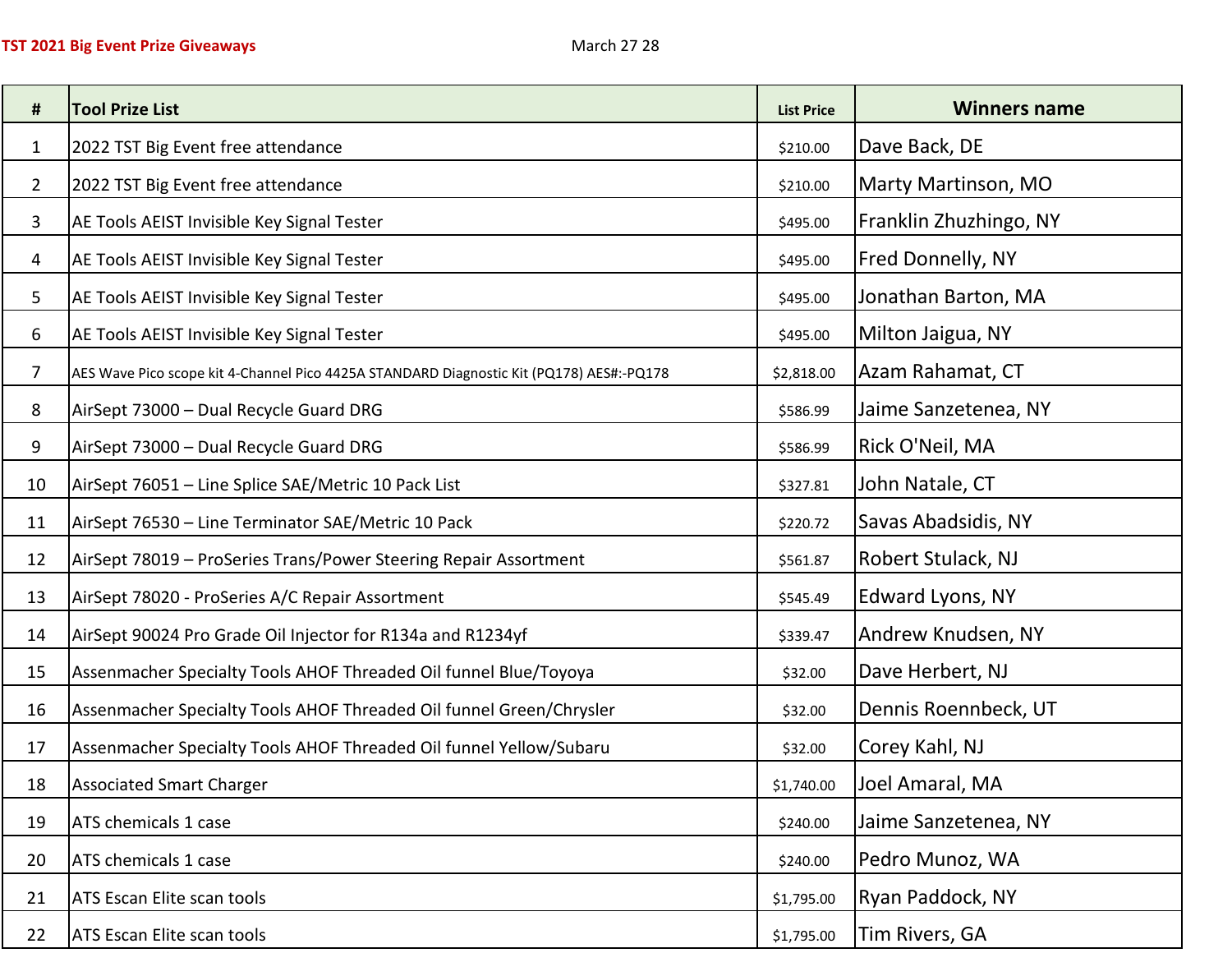| #  | <b>Tool Prize List</b>                                                     | <b>List Price</b> | <b>Winners name</b>     |
|----|----------------------------------------------------------------------------|-------------------|-------------------------|
| 23 | <b>ATS IC cameras</b>                                                      | \$1,250.00        | Jason Wilson, NJ        |
| 24 | <b>ATS IC cameras</b>                                                      | \$1,250.00        | Ronald Daniewicz, NJ    |
| 25 | ATS Lightbright back probe sets                                            | \$95.00           | Matt Eberle, WA         |
| 26 | ATS Lightbright back probe sets                                            | \$95.00           | Trevor Frey, MA         |
| 27 | ATSG One month of trial ATSG Membership List Price                         | \$50.00           | Angel Garcia, MA        |
| 28 | ATSG One month of trial ATSG Membership List Price                         | \$75.00           | Peter Fuhr, PA          |
| 29 | ATSG One month of trial ATSG Membership List Price                         | \$75.00           | Ross MacPherson, CANADA |
| 30 | ATSG One month of trial ATSG Membership List Price                         | \$75.00           | Tim Rivers, GA          |
| 31 | ATSG One month of trial ATSG Membership List Price                         | \$75.00           | Trevor Frey, MA         |
| 32 | <b>ATSG TechTran Manual of their Choice</b>                                | \$50.00           | Alan Matthews, NJ       |
| 33 | <b>ATSG TechTran Manual of their Choice</b>                                | \$50.00           | Clinton Jones, NH       |
| 34 | <b>ATSG TechTran Manual of their Choice</b>                                | \$50.00           | Kenneth Walsh, MA       |
| 35 | <b>ATSG TechTran Manual of their Choice</b>                                | \$50.00           | Patrick Sablan, NV      |
| 36 | <b>ATSG TechTran Manual of their Choice</b>                                | \$50.00           | Tony Croce, CT          |
| 37 | Auto Enginuity scan tool                                                   | \$398.00          | Corey Kahl, NJ          |
| 38 | Autoland Scientech scan tool iSCAN SF                                      | \$4,000.00        | Jaime Sanzetenea, NY    |
| 39 | Bacharach Legend Refrigerant Analyzer Printer and Bluetooth 7-08-1234-32-0 | \$3,719.00        | Ken Campbell, MD        |
| 40 | Bacharach Legend Refrigerant Analyzer with Printer Part #: 7-08-1234-30-0  | \$3,499.00        | Mike Curry, NY          |
| 41 | Bacharach Mini ID R-134a refrigerant identifier Part #: 7-08-1000-62-0     | \$799.00          | Julian Galindez, CT     |
| 42 | Bacharach QuickDetct ACSD Sealant Detection Part #: 7-08-1000-51-0         | \$299.00          | Brad Kincaid, TX        |
| 43 | Bacharach QuickDetct ACSD Sealant Detection Part #: 7-08-1000-51-0         | \$299.00          | Chad Ulmer, PA          |
| 44 | Bacharach QuickDetct ACSD Sealant Detection Part #: 7-08-1000-51-0         | \$299.00          | Mike Rindflesh, CT      |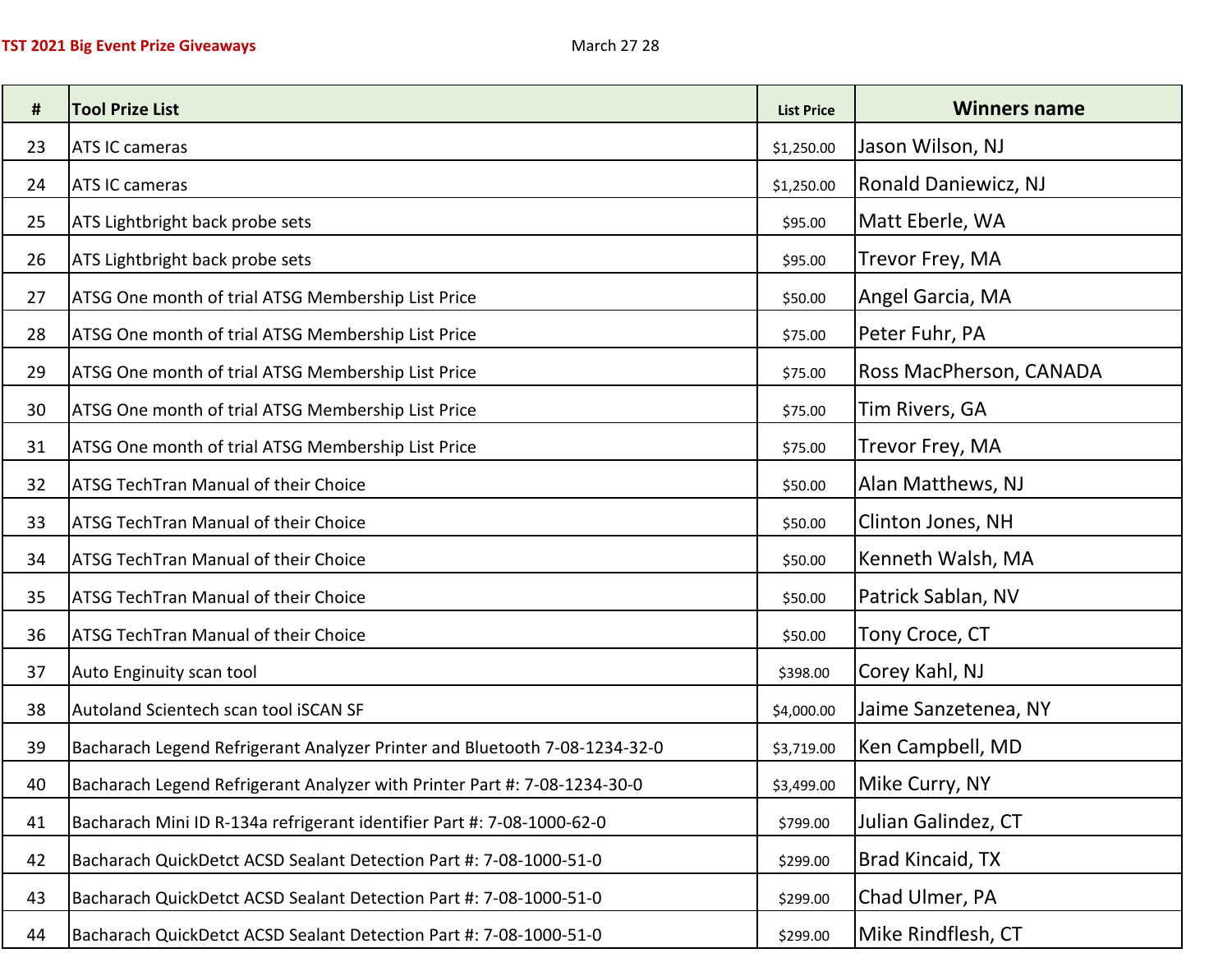| #  | <b>Tool Prize List</b>                                             | <b>List Price</b> | <b>Winners name</b>     |
|----|--------------------------------------------------------------------|-------------------|-------------------------|
| 45 | Bacharach QuickDetct ACSD Sealant Detection Part #: 7-08-1000-51-0 | \$299.00          | Ross MacPherson, CANADA |
| 46 | Bacharach QuickDetct ACSD Sealant Detection Part #: 7-08-1000-51-0 | \$299.00          | Trevor Frey, MA         |
| 47 | CanDo LD Mobile                                                    | \$399.00          | Milton Jaigua, NY       |
| 48 | Cardag 3 Plus                                                      | \$1,780.00        | Alan Matthews, NJ       |
| 49 | Cardaq 3 Plus                                                      | \$1,780.00        | Ross MacPherson, CANADA |
| 50 | Curien N2 multi meter                                              | \$299.00          | Dennis Roennbeck, UT    |
| 51 | Curien N2 multi meter                                              | \$299.00          | Trevor Frey, MA         |
| 52 | Curien Round Terminal Test Set                                     | \$75.00           | Corey Bruggemann, NY    |
| 53 | Curien Round Terminal Test Set                                     | \$75.00           | Ed Lacombe, CT          |
| 54 | Curien Round Terminal Test Set                                     | \$75.00           | Fadi Qumbargi, CT       |
| 55 | Curien Round Terminal Test Set                                     | \$75.00           | Jeffrey Poirier, MA     |
| 56 | Curien Round Terminal Test Set                                     | \$75.00           | Trevor Frey, MA         |
| 57 | Curien Round Terminal Test Set                                     | \$75.00           | Alan Matthews, NJ       |
| 58 | Curien Round Terminal Test Set                                     | \$75.00           | Brad Kincaid, TX        |
| 59 | Curien Round Terminal Test Set                                     | \$75.00           | Carl Smith, NC          |
| 60 | Curien Round Terminal Test Set                                     | \$75.00           | Chris Gerber, MT        |
| 61 | Curien Round Terminal Test Set                                     | \$75.00           | Dennis Roennbeck, UT    |
| 62 | Curien Round Terminal Test Set                                     | \$75.00           | Douglas Butchart, IL    |
| 63 | Curien Round Terminal Test Set                                     | \$75.00           | Eyup Yilmazturk, NJ     |
| 64 | Curien Round Terminal Test Set                                     | \$75.00           | John Grossman, CT       |
| 65 | Curien Round Terminal Test Set                                     | \$75.00           | John Thornton, IL       |
| 66 | Curien Round Terminal Test Set                                     | \$75.00           | Joseph LaDuca, CT       |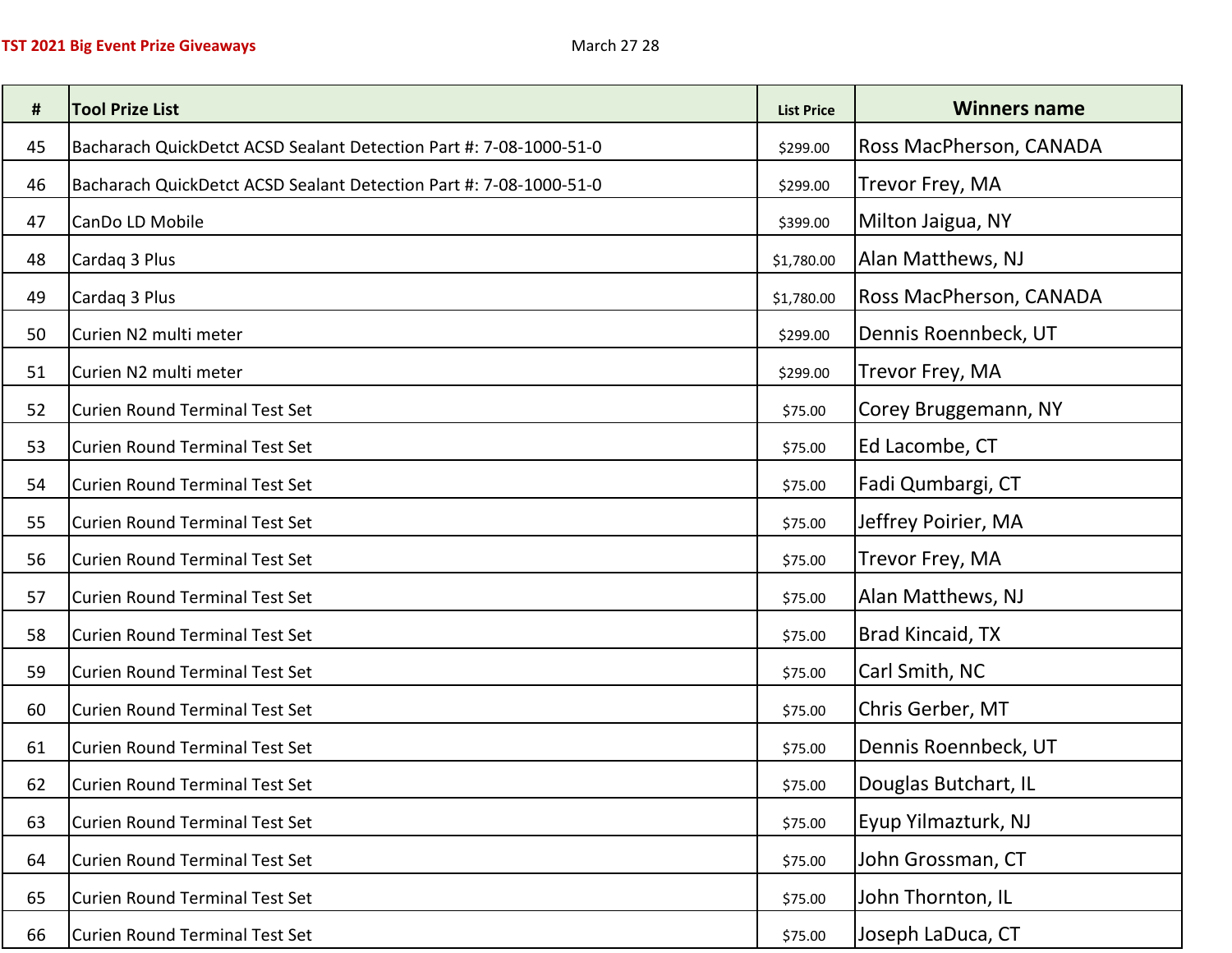| #  | <b>Tool Prize List</b>                               | <b>List Price</b> | <b>Winners name</b>         |
|----|------------------------------------------------------|-------------------|-----------------------------|
| 67 | Curien Round Terminal Test Set                       | \$75.00           | Ken Campbell, MD            |
| 68 | Curien Round Terminal Test Set                       | \$75.00           | Mike Pagan, NJ              |
| 69 | Curien Round Terminal Test Set                       | \$75.00           | Roberto Ibarra, CA          |
| 70 | Curien Round Terminal Test Set                       | \$75.00           | Ross MacPherson, CANADA     |
| 71 | Curien Round Terminal Test Set                       | \$75.00           | Dan Olin, WI                |
| 72 | Flow Dynamics / NORCO Handheld Wet Vac AirVac        | \$790.02          | Charlie Giliberti, SC       |
| 73 | Impact socket set from USA tools Danny Key           | \$98.00           | Keith Scaglione, NJ         |
| 74 | Launch X431 Turbo                                    | \$1,595.00        | Matt Eberle, WA             |
| 75 | Linksys N router                                     | \$75.00           | Milton Jaigua, NY           |
| 76 | Milwaukee 18V 3/8" & 1/2" impact gun kit MWK 2988-22 | \$823.00          | Robert Painter, DE          |
| 77 | Milwaukee 18V 3/8" impact gun Model MWK2960-22       | \$610.00          | Trevor Frey, MA             |
| 78 | Motor Age ASE Review Guides A1 to A9                 | \$189.00          | Bill Fichthorn, NY          |
| 79 | Motor Age ASE Review Guides A1 to A9                 | \$189.00          | Morgan Redding, NY          |
| 80 | Run Rite Direct Injection Tool                       | \$699.00          | Trevor Frey, MA             |
| 81 | TST T shirts                                         | \$15.00           | Cuba Rodriguez, PA          |
| 82 | TST T shirts                                         | \$15.00           | Dennis Roennbeck, UT        |
| 83 | TST T shirts                                         | \$15.00           | Fadi Qumbargi, CT           |
| 84 | <b>TST T shirts</b>                                  | \$15.00           | <b>Francisco Chamba, NY</b> |
| 85 | TST T shirts                                         | \$15.00           | Gary Luscher, NJ            |
| 86 | TST T shirts                                         | \$15.00           | Jaime Sanzetenea, NY        |
| 87 | TST T shirts                                         | \$15.00           | Rene Mejia, NJ              |
| 88 | <b>TST T shirts</b>                                  | \$15.00           | Ross MacPherson, CANADA     |